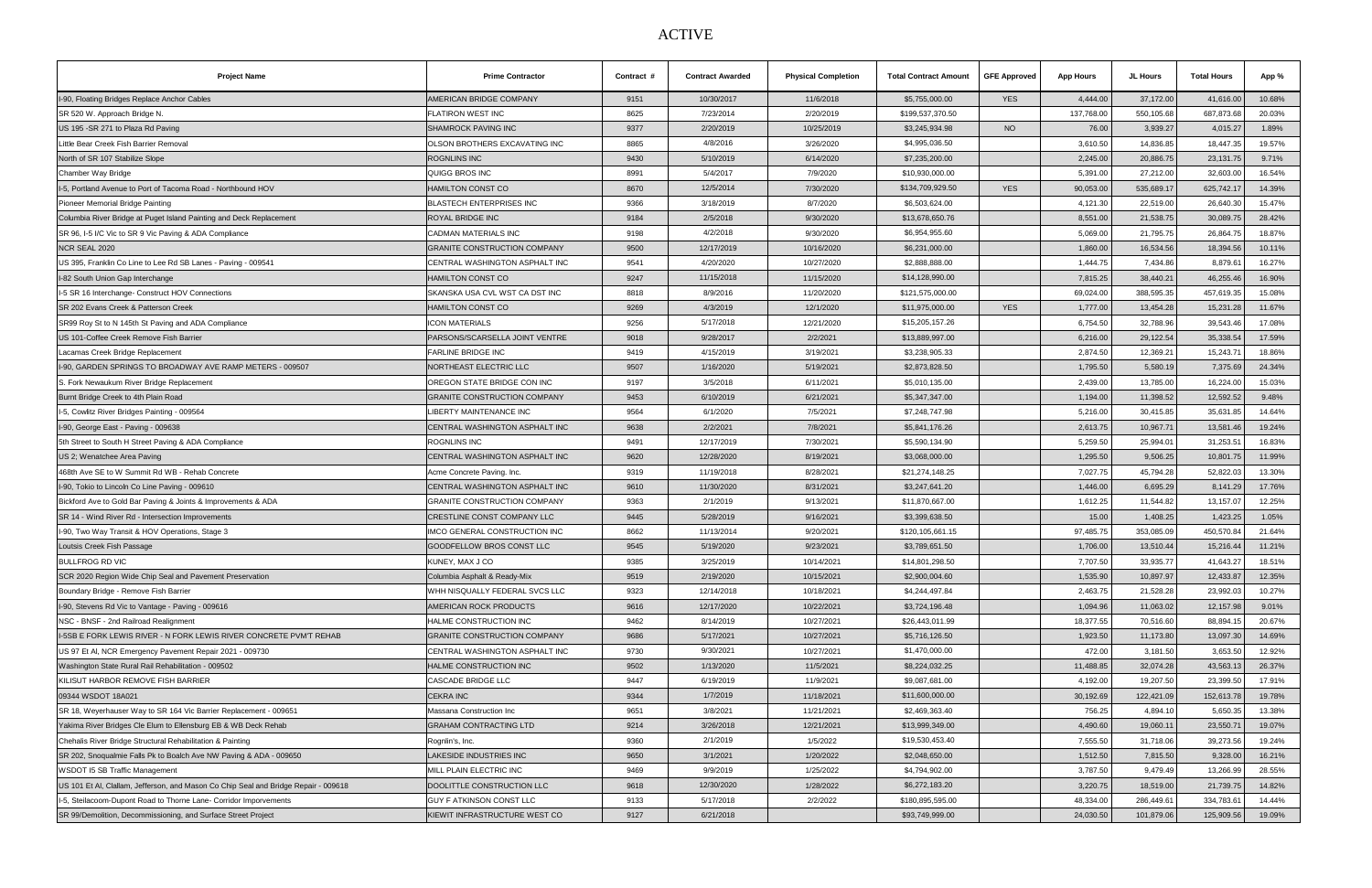## ACTIVE

| 15 Portland Ave to Port of Tacoma Rd SB HOV                                            | <b>GUY F ATKINSON CONST LLC</b>      | 9157 | 7/23/2018  | \$159,875,295.00 | 22,657.25  | 241,826.68 | 264,483.93<br>8.57%  |  |
|----------------------------------------------------------------------------------------|--------------------------------------|------|------------|------------------|------------|------------|----------------------|--|
| SR 510 Interchange Reconstruct Interchange- MP 110.14 to 112.50                        | <b>SCARSELLA BROS INC</b>            | 9297 | 9/6/2018   | \$25,935,935.35  | 8,580.50   | 40,282.30  | 48,862.80<br>17.56%  |  |
| SR 520 Montlake to Lake Washington d I/C and Bridge Replacement                        | <b>GRAHAM CONTRACTING LTD</b>        | 9015 | 10/24/2018 | \$455,460,184.00 | 101,920.08 | 576,190.53 | 678,110.61<br>15.03% |  |
| Mukilteo Ferry Terminal                                                                | IMCO GENERAL CONSTRUCTION INC        | 9321 | 12/3/2018  | \$47,948,009.30  | 22,900.00  | 98,448.64  | 121,348.64<br>18.87% |  |
| WSDOT Olympic Region Maintenance and Administration Facility                           | <b>GRAHAM CONTRACTING LTD</b>        | 9280 | 2/12/2019  | \$47,999,000.00  | 31,412.74  | 96,699.72  | 128,112.46<br>24.52% |  |
| WSDOT Dayton Ave RHQ Bldg Renovation - NWR                                             | J R ABBOTT CONSTRUCTION INC          | 9320 | 3/6/2019   | \$38,000,000.00  | 30,153.20  | 148,224.02 | 178,377.22<br>16.90% |  |
| West Jefferson County Remove Fish Barriers                                             | QUIGG BROS INC                       | 9398 | 4/25/2019  | \$15,542,998.00  | 7,024.00   | 46,186.45  | 53,210.45<br>13.20%  |  |
| W Fork San Poil Bridge - Replace Structure                                             | <b>DEGERSTROM N A INC</b>            | 9426 | 5/6/2019   | \$5,673,976.14   | 348.00     | 7,958.00   | 8,306.00<br>4.19%    |  |
| Medical Lake I/C Reconstruct                                                           | DEGERSTROM N A INC                   | 9425 | 5/13/2019  | \$9,688,216.30   | 4,820.50   | 21,320.50  | 26,141.00<br>18.44%  |  |
| Mukilteo Ferry Terminal (Phase 2) Marine Structures                                    | MANSON CONSTRUCTION CO               | 9338 | 5/20/2019  | \$29,192,274.54  | 5,654.50   | 32,450.30  | 38,104.80<br>14.84%  |  |
| I-90 Eastgate to SR 900 Corridor Improvements                                          | <b>GUY F ATKINSON CONST LLC</b>      | 9429 | 5/28/2019  | \$46,898,047.00  | 18,804.22  | 111,452.76 | 130,256.98<br>14.44% |  |
| SR302 Elgin Clifton Rd. to SR16                                                        | <b>GRANITE CONSTRUCTION COMPANY</b>  | 9446 | 6/19/2019  | \$10,055,978.60  | 5,212.00   | 24,437.51  | 29,649.51<br>17.58%  |  |
| SR 167, 70th Ave E Vicinity Bridge Replacement Project                                 | <b>GUY F ATKINSON CONST LLC</b>      | 9333 | 7/15/2019  | \$40,876,990.00  | 15,035.55  | 66,107.68  | 81,143.23<br>18.53%  |  |
| I-405 Renton to Bellevue Widening and Express Toll Lanes Project                       | <b>FLATIRON W, INC LANE CONST JV</b> | 9242 | 10/30/2019 | \$704,975,000.00 | 40,703.40  | 360,341.49 | 401,044.89<br>10.15% |  |
| EASTSIDE OF STEVENS PASS PAVING                                                        | Columbia Asphalt & Ready-Mix         | 9487 | 11/26/2019 | \$3,053,997.31   | 868.75     | 8,813.97   | 9,682.72<br>8.97%    |  |
| SPOKANE RIVER E TRENT BR REPLACE BRIDGE - 009509                                       | <b>GARCO CONSTRUCTION INC</b>        | 9509 | 1/31/2020  | \$20,149,777.00  | 2,954.50   | 26,349.54  | 29,304.04<br>10.08%  |  |
| SR 522, I-5 to 61st Ave NE Paving & ADA Compliance - 009501                            | TITAN EARTHWORK LLC                  | 9501 | 2/13/2020  | \$11,140,445.00  | 10,831.00  | 48,983.58  | 59,814.58<br>18.11%  |  |
| BAGLEY AND SIEBERT CREEKS - REMOVE FISH BARRIERS - 009516                              | <b>SCARSELLA BROS INC</b>            | 9516 | 3/3/2020   | \$22,329,329.29  | 15,705.00  | 75,781.26  | 91,486.26<br>17.17%  |  |
| Nine Mile Hill to Frenchtown Vic. - Build New Highway - 009406                         | <b>GUY F ATKINSON CONST LLC</b>      | 9406 | 4/13/2020  | \$113,995,875.00 | 8,566.00   | 98,084.87  | 106,650.87<br>8.03%  |  |
| I-90, Easton Hill to W Easton I/C WB - Replace Bridge and Build Detour - 009558        | <b>SELLAND CONST INC</b>             | 9558 | 5/15/2020  | \$11,139,189.75  | 5,773.00   | 34,746.26  | 40,519.26<br>14.25%  |  |
| SR 6, Two Tributaries to Chehalis River Fish Passage - 009554                          | <b>SCARSELLA BROS INC</b>            | 9554 | 5/19/2020  | \$6,447,023.58   | 4,382.25   | 33,463.24  | 37,845.49<br>11.58%  |  |
| SR3, Chico Creek and Tributary - Remove Fish Barriers Project                          | <b>GUY F ATKINSON CONST LLC</b>      | 9475 | 6/1/2020   | \$43,195,895.00  | 836.75     | 10,096.40  | 10,933.15<br>7.65%   |  |
| US 97, Satus Creek Bridge Bridge Replacement - 009566                                  | <b>CASCADE BRIDGE LLC</b>            | 9566 | 6/1/2020   | \$4,878,807.80   | 1,327.50   | 23,750.61  | 25,078.1<br>5.29%    |  |
| I-90, Barker Rd Interchange Improvement - 009569                                       | <b>INLAND ASPHALT CO</b>             | 9569 | 6/16/2020  | \$3,398,398.00   | 1,350.55   | 16,942.70  | 18,293.25<br>7.38%   |  |
| I-5 & SR 11, Padden Creek Fish Passage - 009493                                        | <b>GRANITE CONSTRUCTION COMPANY</b>  | 9493 | 8/6/2020   | \$24,491,800.00  | 5,679.25   | 28,124.66  | 33,803.91<br>16.80%  |  |
| I-90, Harvard Rd Interchange Improvement - 009579                                      | <b>DEGERSTROM N A INC</b>            | 9579 | 8/18/2020  | \$2,968,834.25   | 3,565.54   | 14,670.08  | 18,235.62<br>19.55%  |  |
| US 101, Morse Creek Vicinity - Safety Improvements - 009595                            | ACTIVE CONSTRUCTION INC              | 9595 | 10/27/2020 | \$2,069,069.00   | 1,283.50   | 6,905.40   | 8,188.90<br>15.67%   |  |
| US 395, NSC Spokane River to Columbia - 009587                                         | KUNEY, MAX J CO                      | 9587 | 11/12/2020 | \$51,621,828.70  | 7,886.50   | 43,253.24  | 51,139.74<br>15.42%  |  |
| US 12, Whetstone Creek Bridge - Replace Bridge - 009606                                | HARRY JOHNSON PLMBG/EXCVTN INC       | 9606 | 11/12/2020 | \$2,087,956.50   | 662.00     | 7,610.00   | 8,272.00<br>8.00%    |  |
| US 395, NSC Spraque Ave to Spokane River - Phase 1 - 009600                            | <b>HAMILTON CONST CO</b>             | 9600 | 12/3/2020  | \$28,494,696.00  | 5,005.00   | 21,069.99  | 26,074.99<br>19.19%  |  |
| I-5, SB Stillaguamish River Bridge Painting - 009602                                   | SOUTHERN ROAD & BRIDGE LLC           | 9602 | 12/10/2020 | \$5,387,410.35   | 2,511.25   | 19,267.10  | 21,778.35<br>11.53%  |  |
| I-90, Geiger Field I/C Reconstruction - 009604                                         | <b>SHAMROCK PAVING INC</b>           | 9604 | 12/10/2020 | \$4,983,652.75   | 4,093.56   | 19,581.30  | 23,674.86<br>17.29%  |  |
| SR 509, SR 509 Completion - Stage 1B - 009424                                          | <b>GUY F ATKINSON CONST LLC</b>      | 9424 | 12/11/2020 | \$263,975,895.00 | 2,730.00   | 17,506.40  | 20,236.40<br>13.49%  |  |
| I-5, Northbound On-Ramp at Bakerview Improvements - 009614                             | INTERWEST CONSTRUCTION INC           | 9614 | 12/15/2020 | \$2,585,000.00   | 1,823.00   | 7,053.27   | 8,876.27<br>20.54%   |  |
| SR 164, Pussyfoot Creek Fish Passage - 009609                                          | RODARTE CONSTRUCTION INC             | 9609 | 12/21/2020 | \$6,576,225.20   | 2,873.00   | 24,850.13  | 27,723.13<br>10.36%  |  |
| I-5, SB S Spokane St to W-S Ramp Deck Overlay & Expansion Joints - 009611              | C A CAREY CORPORATION                | 9611 | 12/28/2020 | \$18,887,172.00  | 2,965.50   | 17,762.97  | 20,728.47<br>14.31%  |  |
| US 395, NSC Spokane River to Columbia Shared Use Path - 009552                         | <b>GRAHAM CONTRACTING LTD</b>        | 9552 | 1/14/2021  | \$9,494,333.49   | 453.50     | 7,972.41   | 8,425.91<br>5.38%    |  |
| 2021 EASTERN REGION CHIP SEAL                                                          | CENTRAL WASHINGTON ASPHALT INC       | 9629 | 1/14/2021  | \$2,098,616.16   | 1,282.00   | 5,565.25   | 6,847.25<br>18.72%   |  |
| I-5, NB Seneca St Vic to SR 520 Mobility Improvements - 009622                         | MIDMOUNTAIN CONTRACTORS INC          | 9622 | 1/21/2021  | \$15,754,515.75  | 3,613.50   | 19,434.90  | 23,048.40<br>15.68%  |  |
| SR 290, Barker Rd BNSF Grade Separation Spokane County - MP 12.5 - 009623              | KUNEY, MAX J CO                      | 9623 | 1/28/2021  | \$11,637,134.00  | 4,155.25   | 25,575.91  | 13.98%<br>29,731.16  |  |
| SR 20, Fish Creek & Lorenzan Creek Fish Passage - 009643                               | STRIDER CONSTRUCTION CO INC          | 9643 | 2/16/2021  | \$2,737,770.00   | 1,193.00   | 6,937.00   | 8,130.00<br>14.67%   |  |
| US 101/SR 109, Grays Harbor/Jefferson/Clallam Remove Fish Barriers Project - 009567    | KIEWIT INFRASTRUCTURE WEST CO        | 9567 | 2/19/2021  | \$20,700,297.00  |            | 556.00     | 556.00<br>$0.00\%$   |  |
| US 395, Ridgeline Drive Construct Interchange - 009625                                 | <b>SCARSELLA BROS INC</b>            | 9625 | 2/23/2021  | \$12,331,610.69  | 5,301.25   | 24,172.22  | 29,473.47<br>17.99%  |  |
| SR 125, Plaza Way Intersection Improvements - 009632                                   | MORENO & NELSON CONSTRUCTION         | 9632 | 2/23/2021  | \$2,937,289.75   | 1,527.50   | 13,337.00  | 14,864.50<br>10.28%  |  |
| US 97, S of Tonasket and Pateros Paving and Seal - 009649                              | CENTRAL WASHINGTON ASPHALT INC       | 9649 | 3/1/2021   | \$3,444,444.00   | 2,426.75   | 10,409.08  | 12,835.83<br>18.91%  |  |
| SR 501, I-5 to Port of Vancouver Intersection Improvements & ADA - 009664              | MCDONALD EXCAVATING INC              | 9664 | 3/29/2021  | \$5,137,445.30   | 2,118.25   | 15,666.10  | 17,784.35<br>11.91%  |  |
| SR 9, SR 204 Intersection Improvements (Stage 2) - 009656                              | MARSHBANK CONSTRUCTION INC           | 9656 | 4/1/2021   | \$7,424,726.60   | 2,199.00   | 15,078.14  | 17,277.14<br>12.73%  |  |
| SR 167, SR 410 to SR 18 - Congestion Management - 009636                               | <b>GRAHAM CONTRACTING LTD</b>        | 9636 | 4/2/2021   | \$22,799,719.00  | 7,370.25   | 51,889.32  | 59,259.57<br>12.44%  |  |
| 1-5, Federal Way to Bellingham Selected PCCP Panel Replacement - 009671                | MIDMOUNTAIN CONTRACTORS INC          | 9671 | 4/29/2021  | \$3,125,910.00   | 1,924.75   | 11,018.82  | 12,943.57<br>14.87%  |  |
| ISR 99 & SR 519, Alaskan Way Viaduct Replacement South Access Surface Streets - 009662 | <b>SCARSELLA BROS INC</b>            | 9662 | 5/11/2021  | \$24,957,391.96  | 2,555.75   | 13,219.12  | 15,774.87<br>16.20%  |  |
| SR 501, I-5 to W 26th Ave Ext Vic Including Couplet - Paving - 009685                  | <b>GRANITE CONSTRUCTION COMPANY</b>  | 9685 | 5/14/2021  | \$2,449,449.00   | 133.50     | 3,900.25   | 4,033.75<br>3.31%    |  |
|                                                                                        |                                      |      |            |                  |            |            |                      |  |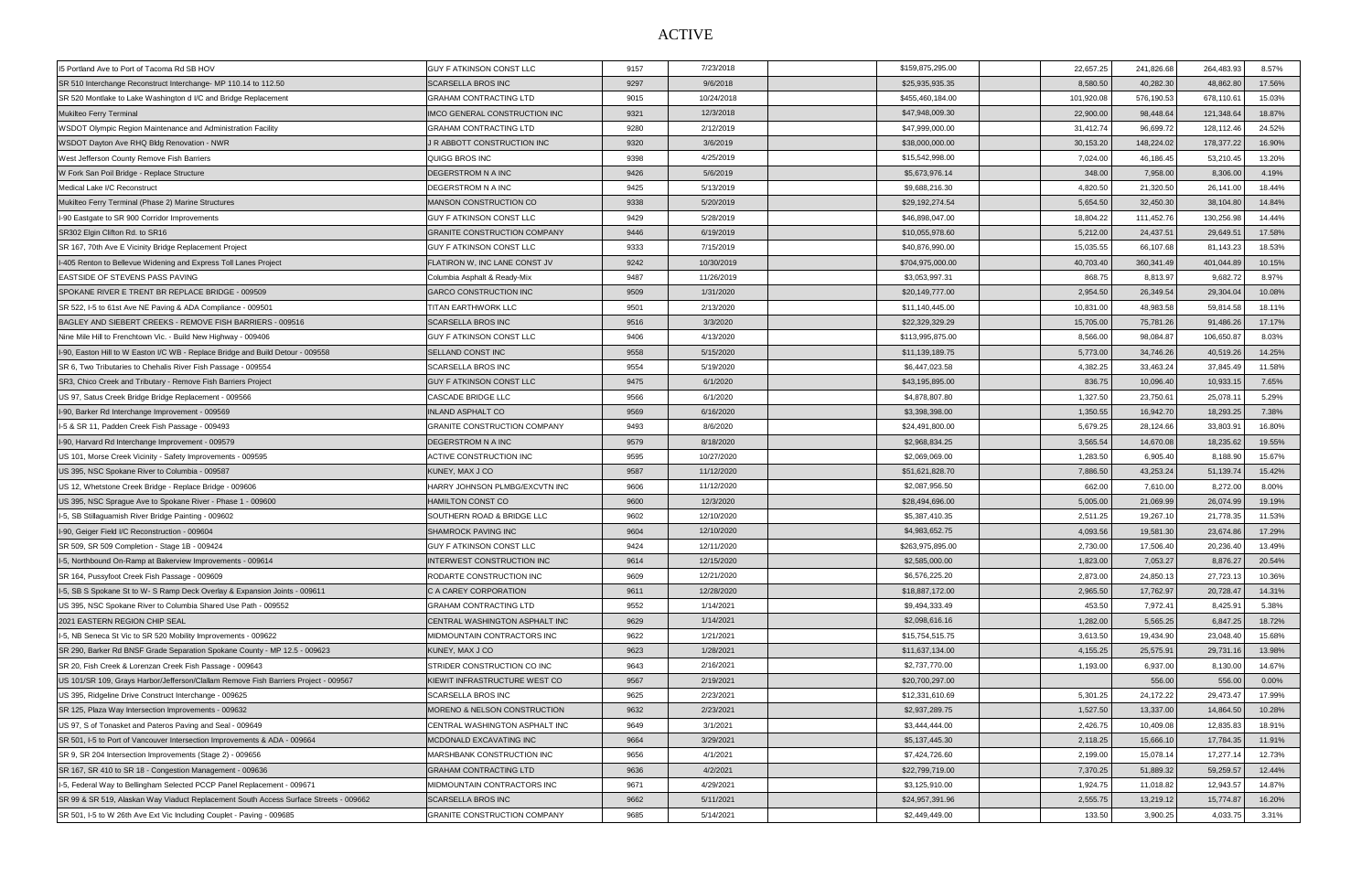## ACTIVE

| SR 513, Montlake Bridge Mechanical Rehab & Deck Replace & Joint - 009680          | <b>HAMILTON CONST CO</b>            | 9680 | 5/20/2021  | \$3,945,958.00   | 3,672.50     | 18,778.72    | 22,451.22    | 16.36%   |
|-----------------------------------------------------------------------------------|-------------------------------------|------|------------|------------------|--------------|--------------|--------------|----------|
| US 97, Centerville Rd to Ski Lodge Rd Vic - Paving - 009688                       | CENTRAL WASHINGTON ASPHALT INC      | 9688 | 5/20/2021  | \$5,461,270.12   | 564.25       | 2,842.57     | 3,406.82     | 16.56%   |
| SR 520/I-5, Mercer St to SR 520/Portage Bay I-5 Interchange Improvements - 009674 | WALSH CONSTRUCTION CO II LLC        | 9674 | 5/21/2021  | \$68,052,247.00  | 4,477.00     | 27,306.75    | 31,783.75    | 14.09%   |
| 148TH AVE INTERCHANGE OVERLAKE ACCESS RAMP                                        | <b>GRANITE CONSTRUCTION COMPANY</b> | 9670 | 6/1/2021   | \$27,996,993.78  | 922.25       | 6,391.15     | 7,313.40     | 12.61%   |
| US 97, McDonald Rd and Becker Rd Intersection Improvements - 009691               | <b>GRANITE CONSTRUCTION COMPANY</b> | 9691 | 6/9/2021   | \$3,006,606.00   | 814.78       | 7,738.86     | 8,553.64     | 9.53%    |
| US 101, S of Cosmopolis Stabilize Slope - 009693                                  | QUIGG BROS INC                      | 9693 | 6/9/2021   | \$2,479,415.00   | 740.50       | 5.770.25     | 6,510.75     | 11.37%   |
| SR 4, Skamokawa Vic to 0.3 Miles West of SR 432 Chip Seal - 009699                | DOOLITTLE CONSTRUCTION LLC          | 9699 | 6/22/2021  | \$3,331,468.30   | 1,785.50     | 9,866.75     | 11,652.25    | 15.32%   |
| SR 169, Ravensdale Creek Fish Passage - 009698                                    | <b>SCARSELLA BROS INC</b>           | 9698 | 6/30/2021  | \$7,186,534.40   | 943.50       | 5.604.25     | 6,547.75     | 14.41%   |
| I-90, Kramer Parkway Undercrossing - 009692                                       | N A DEGERSTROM INC                  | 9692 | 7/2/2021   | \$10,773,152.00  | 1,092.50     | 4,477.05     | 5,569.55     | 19.62%   |
| I-405, NE 132nd Street Interchange Project - 009573                               | <b>GRAHAM CONTRACTING LTD</b>       | 9573 | 7/29/2021  | \$50,444,111.00  |              | 614.50       | 614.50       | $0.00\%$ |
| SR 9, Lake Creek and Norway Park Creek Fish Passage - 009707                      | <b>FABER CONSTRUCTION CORP</b>      | 9707 | 8/5/2021   | \$6,542,009.90   |              |              |              | $0.00\%$ |
| US 101, Indian Creek Remove Fish Barrier - 009713                                 | <b>SCARSELLA BROS INC</b>           | 9713 | 8/24/2021  | \$9,444,087.99   | 52.00        | 1,825.75     | 1,877.75     | 2.77%    |
| SR 167, I-5 to SR 509 - New Expressway Design- Build Project - 009540             | <b>GUY F ATKINSON CONST LLC</b>     | 9540 | 12/7/2021  | \$375,988,856.00 |              |              |              | $0.00\%$ |
| SR 9, South Lake Stevens Road Intersection Improvements - 009734                  | <b>INTERWEST CONSTRUCTION INC</b>   | 9734 | 12/8/2021  | \$5,273,174.04   | 7.00         | 172.50       | 179.50       | 3.90%    |
| SR 9, Bickford Avenue Intersection Improvement - 009742                           | <b>GRANITE CONSTRUCTION COMPANY</b> | 9742 | 12/27/2021 | \$3,190,654.00   |              |              |              | $0.00\%$ |
| US 2 Et Al, NCR Bridge Patching 21-23 - 009753                                    | M J HUGHES CONSTRUCTION INC         | 9753 | 1/19/2022  | \$2,746,623.00   |              |              |              | $0.00\%$ |
| I-90, Dodson Rd to Adams County Line Paving - 009752                              | CENTRAL WASHINGTON ASPHALT INC      | 9752 | 1/20/2022  | \$9,793,000.00   |              |              |              | $0.00\%$ |
| SR 17, SR 260 to Adams County Line Paving - 009756                                | <b>INLAND ASPHALT CO</b>            | 9756 | 1/27/2022  | \$4,632,773.10   |              |              |              | 0.00%    |
| US 2, Davenport to Reardan Paving - 009759                                        | <b>INLAND ASPHALT CO</b>            | 9759 | 2/1/2022   | \$2,907,207.00   |              |              |              | $0.00\%$ |
| SR 546, Pepin Creek and Duffner Ditch Fish Passage - 009754                       | <b>GRANITE CONSTRUCTION COMPANY</b> | 9754 | 2/7/2022   | \$3,343,054.02   |              |              |              | $0.00\%$ |
|                                                                                   |                                     |      |            |                  | 1,121,562.47 | 5,942,649.80 | 7,064,212.27 | 15.88%   |